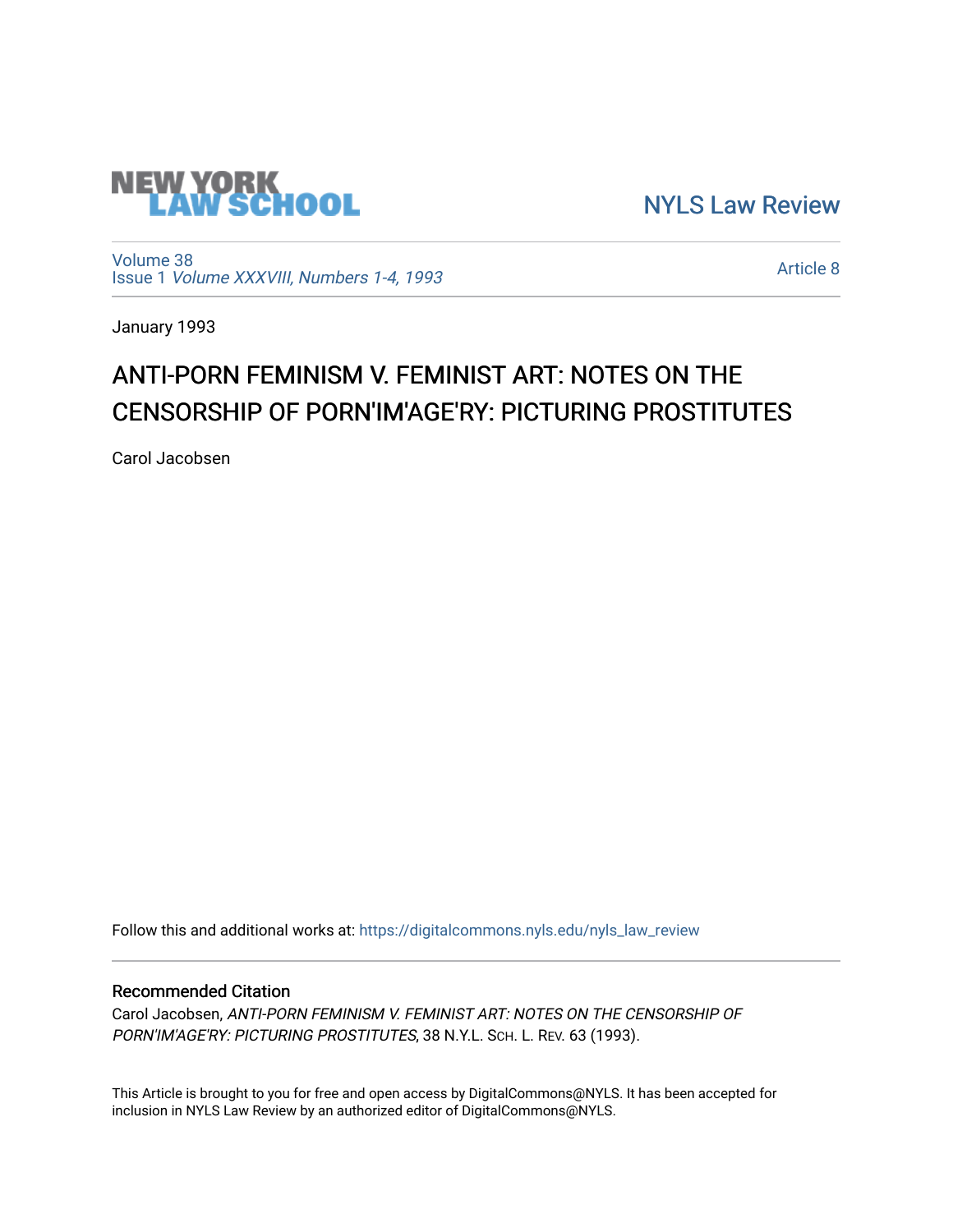## ANTI-PORN **FEMINISM** V. FEMINIST ART: **NOTES ON** THE **CENSORSHIP** OF *PORN'IM'AGE'RY PICTURING PROSTITUTES\**

## CAROL **JACOBSEN\*\***

I enter a plea of innocence for all those incarcerated for prostitution and cheer on all those who have the courage to speak out on their own behalf.

Margo St. James'

The history of prostitution is itself a history of censorship. Stigmatized and criminalized, women who work in prostitution rarely have been granted lawful access to public space or voice. This account of the censorship of *Porn'im'age'ry: Picturing Prostitutes* documents an incident in which anti-pornography feminists assumed the mantle of censor, targeting not only prostitutes themselves but even feminist art that contains their dissenting voices or oppositional views. The fact that efforts to ban this particular exhibit ultimately did not succeed marks a significant victory for prostitutes' rights, feminist art, and anti-censorship feminism.<sup>2</sup>

\* **0** Coyright **by** CarolJacobsen 1993. This article was adapted from a speech given at The Sex Panic: **A** Conference on Women, Censorship, and "Pornography," May 7-8, 1993.

\*\* Feminist artist and curator of *Porn 'im 'age'ry: Picturing Prostitutes.*

**1.** Margo St. James, *Preface* to **A** VINDICATION OF THE RIGHTS OF WHORES, at xvii, xx (Gail Pheterson ed., **1989).**

2. For the prostitutes' rights position, see *id.;* **SEX** WORK: WRITINGS BY WOMEN IN THE **SEX** INDUSTRY (Frdrique Delacoste & Priscilla Alexander eds., **1987);** Julie Pearl, *The Highest Paying Customers: America's Cities and the Costs of Prostitution Control,* **38** HASTINGS L.J. 760 (1987).

For the feminist anti-censorship position, see **CAUGHT** LOOKING: **FEMINISM,** PORNOGRAPHY **AND** CENSORSHIP (Kate Ellis et al. eds., 1992) [hereinafter **CAUGHT** LOOKINo]; **GAIL** CHESTER **& JULIENNE** DICKEY, FEMNISM **AND** CENSORSHIP: **THE** CURRENT DEBATE **(1988);** PLEASURE **AND DANGER:** EXPLORING **FEMALE SEXUALITY** (Carole **S.** Vance ed., **1992); SEX** EXPOSED: SEXUALITY **AND** THE PORNOGRAPHY DEBATE (Lynne Segal **&** Mary McIntosh eds., **1993);** WOMEN AGAINST CENSORSHIP (Varda Burstyn ed., **1985);** Amicus Brief of the Feminist Anti-Censorship Taskforce, American Booksellers Ass'n v. Hudnut, **771 F.2d 323** (7th Cir. 1985) (No. 84-3147), *reprinted in* Nan D. Hunter & Sylvia A. Law, *Brief Amici Curiae of Feminist Anti-Censorship Taskforce, et al, in* American Booksellers Association v. Hudnut, 21 MICH. **J.L.** REFORM **69** (1987/1988).

For feminist anti-censorship views on art, see Carol Jacobsen, *Redefining Censorshi: A Feminist View, ART* **J.,** Winter 1991, at 42; **C.** Carr, *The Endangered Artist List,* **VILLAGE** VOICE, Aug. 21, 1990, at 84; **C.** Carr, *The War on Art: Sexual*

63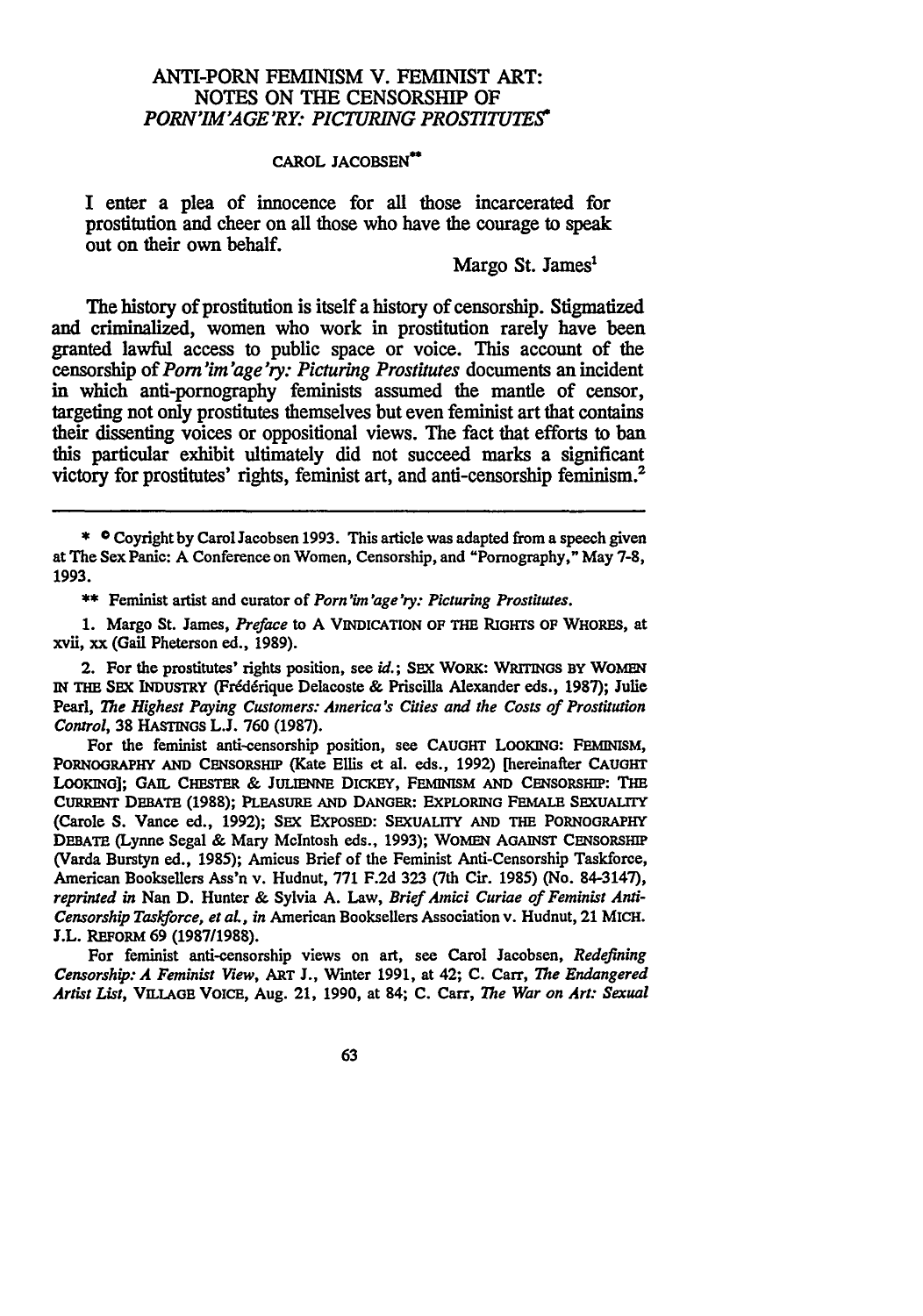In the **fall** of **1992,** the University of Michigan installed *Porn'im'age'ry: Picturing Prostitutes,* an exhibition of visual art in video and photography presenting sex workers' opinions about their work. Commissioned **by** the Michigan Law School in connection with the conference "Prostitution: From Academia to Activism," the exhibit was held to launch the new *Michigan Journal of Gender & Law (the Journal).* Works **by** seven artists were invited: *Foxy/Angelina,* a photo-text essay **by** Paula Allen; *Portrait of a Sexual Evolutionary,* a videotape **by** Veronica Vera; *Outlaw Poverty, Not Prostitutes,* a videotape **by** Carol Leigh (a.k.a. Scarlot Harlot); *The Salt Mines,* a videotape **by** Carlos Aparicio and Susanna Aikin; *My Own Private Seattle* and *Transvestite Prostitutes,* videotapes **by** Randy Barbato; and *Street Sex,* my own video installation. Two of the artists are also sex workers. All are prostitutes' rights activists. Individually and collectively, the art in the exhibit represented a strong feminist statement in favor of the decriminalization and destigmatization of prostitution.

The censorship began on the opening morning when a group of law students, acting on a complaint presented **by** Michigan Law Professor Catharine MacKinnon, dismantled the exhibit **by** removing five of the videotapes, sight unseen.<sup>3</sup> I was upset when I discovered that the tapes were missing the following day, but when I was told that the works had been deliberately removed because they were "pornographic," my initial objections were surpassed **by** disbelief and a growing regret that I had been persuaded to participate in the event at all.

I had declined the invitation at first, citing my disagreement with MacKinnon's views on pornography and prostitution. In my view, her claim that pornography and prostitution are the core causes of women's

*Politics of Censorship,* **VILLAaE VoicE,** June *5,* 1990, at 25; Connie Samaras, *Look* Who's *Talking,* ARTFORuM, Nov. **1991,** at 102; Carole S. Vance, Feminist *Fundamentalism-Women Against Images,* 80 ART AM. 35 (1993).

For the anti-pornography feminist position, see **ANDREA** DWORKIN, PORNOORAPHY: MEN PoSsEssING **WOIEN (1981); CATHARINE** A. MACKINNON, ONLY VORDS (1993); THE SEXUAL LIBERALS AND THE ATTACK ON FEMINISM, at x-xi (Dorchen Leidholdt & Janice G. Raymond eds., 1990); Catharine A. MacKinnon, *Pornography, Civil Rights, and Speech,* 20 HARV. C.R.-C.L. L. REV. 1 (1985).

3. *See* Reed Johnson, *Sex, Laws and Videotape,* DET. **NEWS,** Dec. 7, 1992, at **1E, 2E** (reporting that Catharine MacKinnon relayed complaints from other speakers about the content of the tapes to a law student, and quoting Marjorie Heins, the director of the ACLU's Arts Censorship Project, as saying that Catharine MacKinnon was "clearly involved in the decision" **by** putting pressure on the students); Tamar Lewin, *Furor on Exhibit at Law School Splits Feminists,* N.Y. **TIMEs,** Nov. 13, 1992, at B16 (reporting that MacKinnon said that, although she was not involved in the decision to pull the video, she supported the students' actions).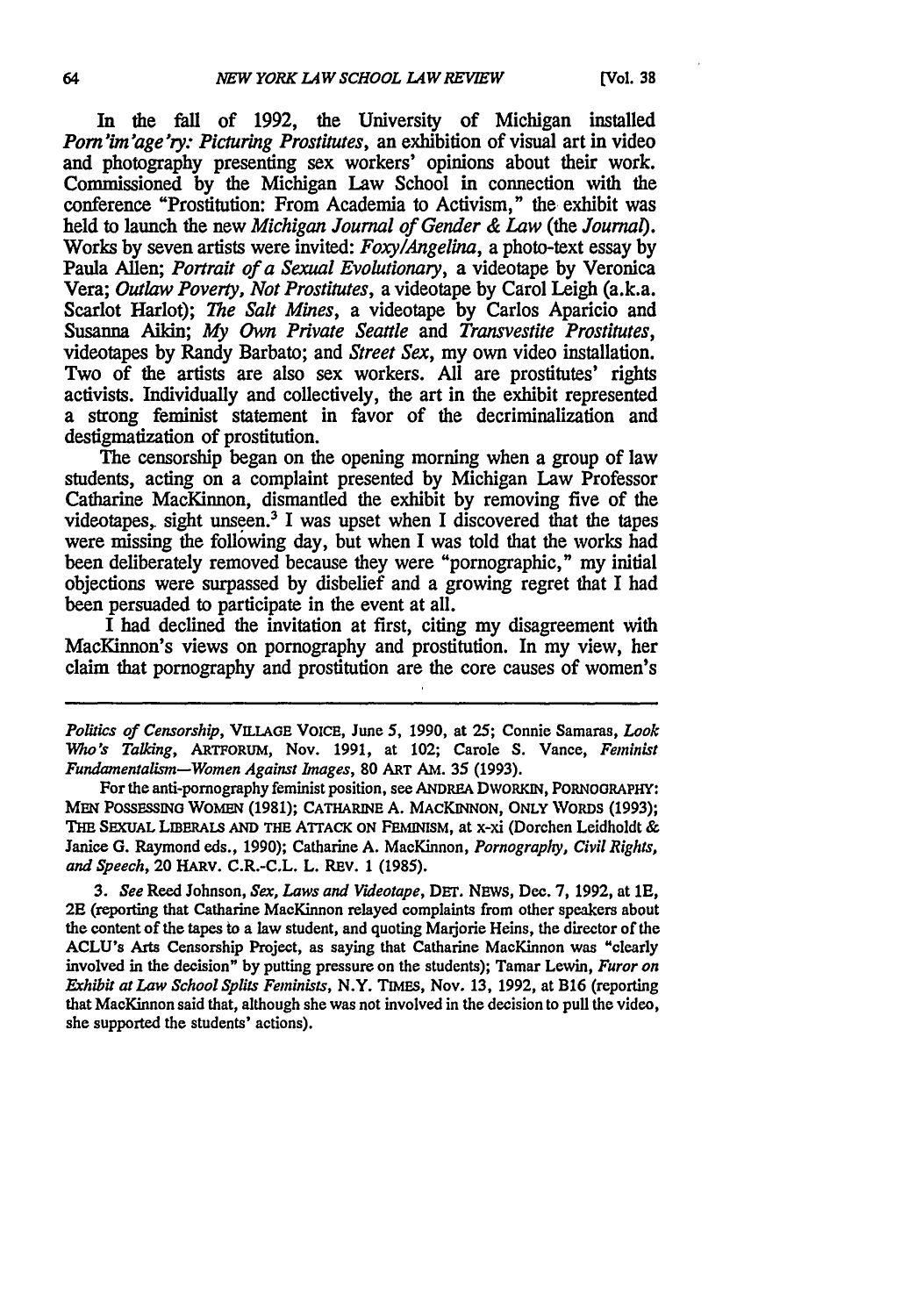oppression4 disregards the institutionalized sexism that pervades every aspect of our society. **I** was also reluctant to participate because of an antiporn/prostitute feminist position, which envisions sex workers as suffering from "false consciousness" as a result of their histories of abuse and poverty, and concludes, therefore, that they should not be permitted to speak for themselves.<sup>5</sup> Law student organizers, however, pursued me with phone calls, an invitation to lunch, and assurances that a range of perspectives would be presented at the conference. On that basis, I agreed to exhibit my work and curate works by other artists.

When I heard that Andrea Dworkin was an invited speaker, I contacted the organizers to discuss withdrawing. They admitted that the conference had developed into an anti-pornography forum, but insisted that the presence of the exhibit was particularly important because it would provide the only dissenting view to MacKinnon's. Unfortunately, I was not given critical information that would have affected my decision to participate. For example, I was not told until the exhibit was completely installed that MacKinnon herself had been instrumental in securing funding from the law school for both the conference and the *Journal,6* and that she would, therefore, influence speaker selection. Furthermore, I was not aware that the base honorarium paid to each speaker was approximately five times the amount paid to the artists.

In good faith, I agreed that it was important to present the prostitutes' views contained in the exhibit to the feminist legal and academic communities that would be attending the conference. Just as MacKinnon and Dworkin do not speak for all feminists, neither do they speak for all prostitutes. Most prostitutes, whether organized or independent, actively reject identifying with the archetypal victim that MacKinnon and Dworkin construct for them:7 the abused, repentant, "prostituted woman" in need

*4. See* **CATHAR]NE A.** MACKINNON, TOWARD **A FEMINIST** THEORY **OF THE STATE 113 (1989).**

*5. See generally* St. James, *supra* note 1, at xvii-xx.

*6. See* Johnson, *supra* note 3, at **1E** (reporting that the law school and the *Journal* "sponsored the conference to the tune of \$14,000"). *But see* Catharine A. MacKinnon, *Misleading Account of Videotape Dispute,* N.Y. **TIMES,** Dec. 12, 1992, at 22 (letter to the editor) (denying that she was a "moving force" behind the *Journal* sponsoring the conference).

**7.** For example, Tracy Quan, a working prostitute and advocate for prostitutes' rights, has said:

To understand why it has so often been assumed that prostitution is a choice made out of desperation, and not just a choice, the role of the victim in feminist thinking should be considered.... A victim, an oppressed person is virtuous-without blame or responsibility. Women, including prostitutes,--all adults-are capable of making terrible choices, but feminism has often been a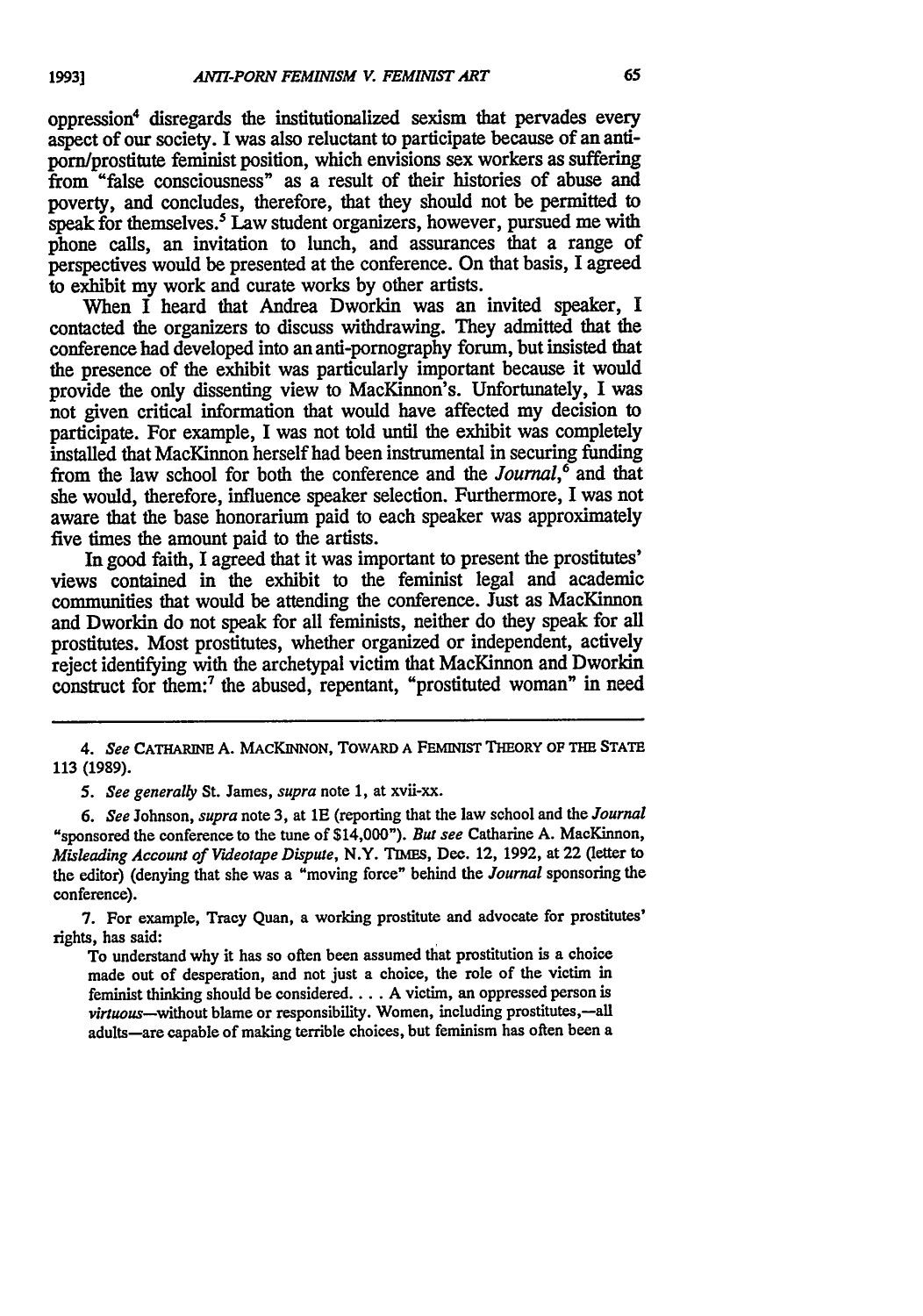of "saving" through protectionist laws.' Rather, they work from the perspective that women as individuals should have the freedom to decide the issues that affect their own bodies.<sup>9</sup> They argue for abolishing the laws against prostitution, demand basic human rights and better working conditions, and make distinctions between force and free will and between children and adult women.10

I was never told which of the five tapes was objected to (although **by** now, it is safe to say that it was Veronica Vera's video, *Portrait of a* Sexual Evolutionary).<sup>11</sup> In fact, none of the conference organizers and only one of the speakers ever viewed the videotapes until months after their removal<sup>12</sup>; not the students who removed them, nor MacKinnon who condemned them,<sup>13</sup> nor Dworkin who told students she felt harassed **by** such "pornography,"14 nor University of Michigan Law School Dean

**8.** *See* MacKinnon, *supra* note 2, at 32-34 (arguing in support of anti-pornography ordinances that she has proposed on the grounds that pornography is used to coerce women into prostitution); *see also* **DWORKIN,** *supra* note 2, at 200 (stating that the word *pornography,* translated from the ancient Greek, means "[tlhe graphic depiction of women as vile whores," and that the meaning has not changed).

*9. See, e.g., The Vox Fights, supra* note **7,** at **32** (arguing that prostitutes further the cause of women's independence and that the ability to control their sexuality is the **key** to that independence).

**10.** For a detailed discussion of specific positions on prostitution **by** sex workers and sex workers' groups, see **SEX** WORK, *supra* note 2; see also PONY (Prostitutes of New York) Prostitutes vs. Law Students at **U.** of Michigan (Nov. **17, 1992)** (news release, on *ie* with the *New York Law School Law Review),* responding to the removal of the Jacobsen exhibit and calling for the repeal of all anti-prostitution laws.

*11. See* Johnson, *supra* note3, at **1E** (describing the contents of the 26-minute video as footage of Vera's 1984 testimony during hearings on anti-pornography laws before the Senate Judiciary Subcommittee combined with snippets of her having sex with groups of men and women).

12. John Stoltenberg, a New York-based writer and conference speaker, said he "stumbled upon" a room containing a video cassette recorder, television, and tape of Veronica Vera's work. *See* Johnson, *supra* note **3,** at **2E.** After watching the tape, he informed MacKinnon that he was surprised at the contents of the tape in light of the description of the conference. *See id.; see also* Marjorie Heins, *A Public University's Response to Students'Removal ofan Art Exhibit,* **38** N.Y.L. ScH. L. REV. 201 **(1993).**

**13.** *See Lewin, supra* note **3,** at B16 (quoting MacKinnon as saying, **"I** haven't seen [the tapes that were removed]").

14. *See* Laura Fraser, *Hear No Evil ....* **S.F.** WKLY., Nov. **11, 1992** at **11.**

refuge for women from the messy implications of adult behavior. . . . Accordingly, if a prostitute is a victim of male **domination...** feminists may pity her while professional whores would ostracize her.

*The Vox Fights,* Vox, Winter **1991,** at 28, **31.**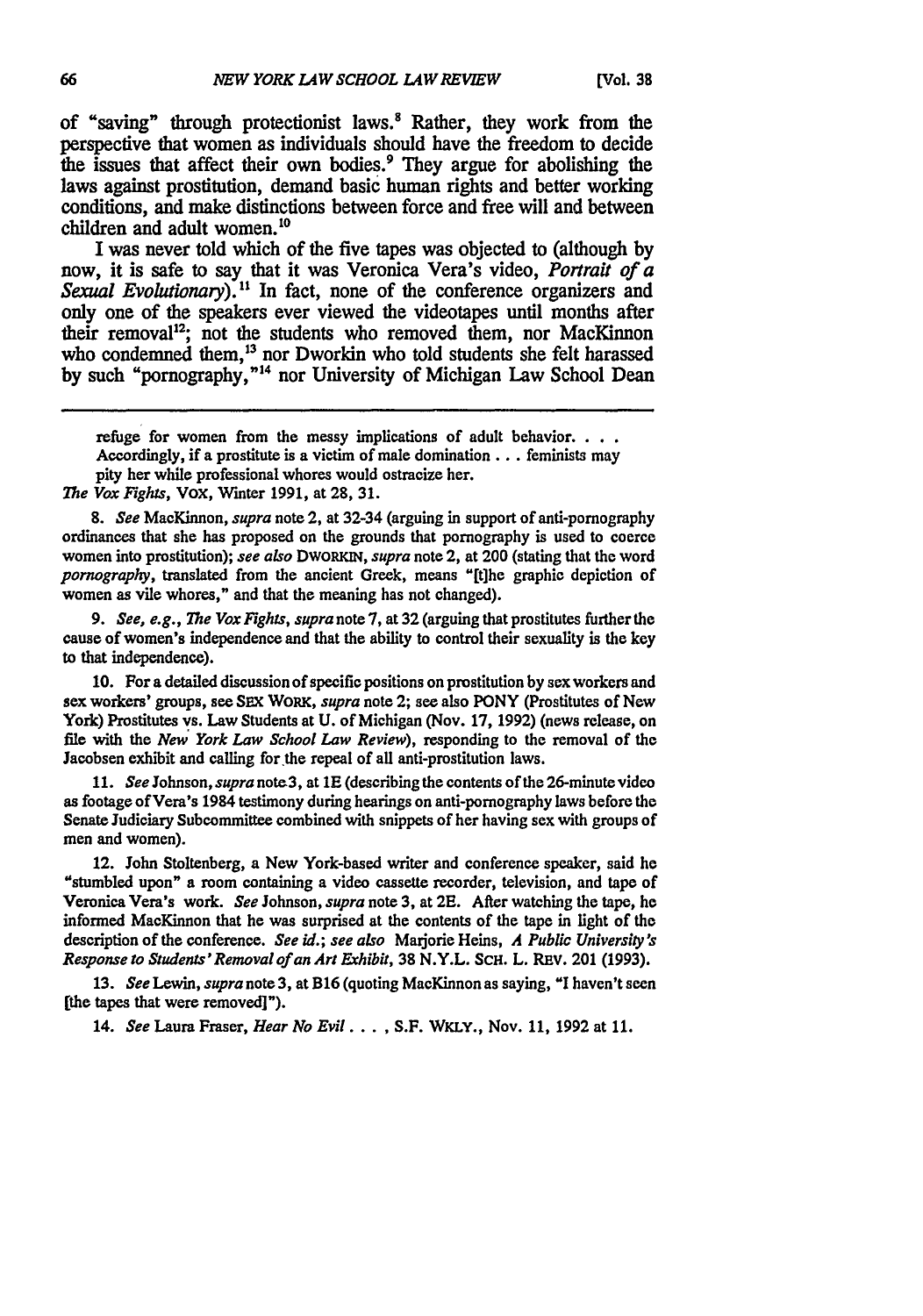Lee Bollinger who sent unauthorized copies of the heisted tapes to others so they might determine whether they were art or pornography.<sup>15</sup>

When  $\bar{I}$  insisted that the exhibit remain intact, I was asked to announce that I would accept all responsibility for it. Instead, I announced that if conference organizers wished to censor any part of the exhibit again, they would have to censor the entire exhibit.

A little more than an hour later, they did censor again. After finding the video monitor unplugged, I started it up and went into a panel at the conference. Meanwhile, an ad hoe meeting was being held in the back of the auditorium. The meeting included MacKinnon, Dworkin, Evelina Giobbe,<sup>16</sup> and a group of law students. Shortly afterward, I was called out of the panel and told by six law students to dismantle the entire exhibit.

The reason given for this decision had a distinct anti-pornography ring. According to the students, several persons had accused the exhibit of "threatening their safety."<sup>17</sup>**I** argued that the exhibit was protected by the First Amendment, that the rationale was a trumped-up excuse to censor opposing views, and that it was ludicrous to suggest that the exhibit threatened anyone in the law school, especially because it was nearly a

16. Evelina Giobbe, the only (former) prostitute speaker at the conference, is a member of both Women Against Pornography (WAP) and Women Hurt in Systems of Prostitution Engaged in Revolt (WHISPER). For the WHISPER position on prostitution, see Sara Wynter (a/k/a Evelina Giobbe), *Whisper: Women Hurt in Sstems of Prostitution Engaged in Revolt, in* **SEX** WORK, *supra* note 2, at 266.

**17.** *See* Erin Einhorn, *Law Journal Censors Video, Citing Pornographic Content,* MIcH. **DAILY,** Nov. 2, 1992, at 1 (reporting on the events). The "threatening-the-safety" charge is based on the idea that pornography is a tool of unbridled and violent male sexual power, that heterosexual sex is coercion, and that all pornography is **"by** nature" sexist. *See generally* DWORKIN, *supra* note 2, at 24 (stating that the primary theme of pornography is male power, and in order to achieve that power, the female sex is degraded); **CATHAinE** A. **MACKINNON,** *Introduction to* **FEMMNISM UNMODIFMD** 3 **(1987)** (asserting that pornographypromotes male dominance and inequality between the sexes).

However, many feminists do not subscribe to this position, emphasizing that there is no evidence to support the simplistic cause-and-effect view of pornography as violence, and, further, that it is dangerous to let individuals who rape or assault off the hook **by** accepting the argument that pornography (or *The Bible,* or television, or Twinkies) made them do it. They argue that the stereotypical pornography industry is no more sexist than, say, the bridal industry, the fashion industry, or the diet industry. **They** point out that regulating pornography goes hand-in-hand with measures that proscribe sex education in the schools, the availability of abortion, and the free expression and visibility of feminist and other marginalized cultures. For a more in-depth account of this position, see **CAUGHT** LOOKING, *supra* note 2.

*<sup>15.</sup> See* Johnson, *supra* note 3, at 4E (reporting that Dean Bollinger said that he had no interest in seeing the tapes and was relying on the judgment of others in distributing the copies).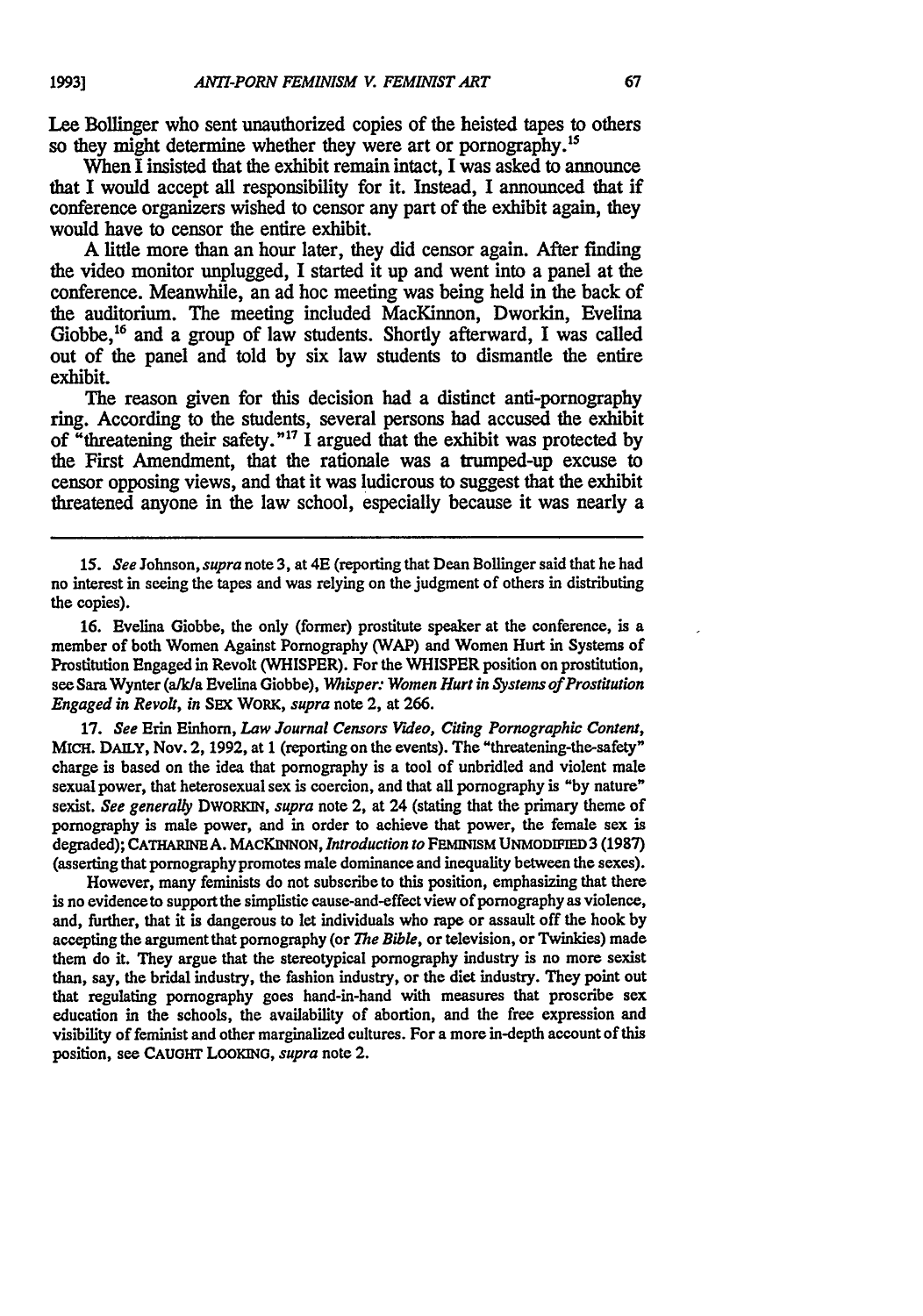block away in the Michigan Union. They replied that the decision had been made and would be announced in the auditorium immediately. **I** then was told that **I** could not speak-even from the audience-for fear that I "might ruin Andrea Dworkin's speech." When the announcement was made, I stood up and stated, "Censorship is not the answer here," and was booed and shouted down. I left, took down the exhibit, and called the campus newspaper.<sup>18</sup>

As a feminist and artist who has been producing politically explicit work for nearly two decades, I have been forced to accept the fact that confronting censorship comes with the territory. **I** have tried negotiating, as well as compromising with censors for the sake of other artists, nonprofit groups fearful of losing funds, or curators concerned about the viewing public. Ultimately, I regretted those concessions every time. The results were consistent and ominous: self- and other collateral forms of censorship ensued. Arguments for the "public good" invariably masked the real purpose of social control.<sup>19</sup>

By the time this incident occurred, I no longer could knowingly jeopardize freedom of expression for any reason. I was not willing to let censorship pass unchallenged at a university, let alone at a law school. Nevertheless, the very real dilemma for women artists is this: Whenever we have faced overt acts of suppression against our work, we have inevitably turned to find walls of indifference surrounding us. If we fought the censorship, it was not only a lonely battle, but one which cost us dearly for our trouble. The stories of career boosts and media-blitz celebrity apply only to male artists; women's stories are most often case histories of professional leprosy.<sup>20</sup>

After nearly a week of unreturned calls, I was finally able to inform Dean Bollinger of the incident. Despite extensive outreach efforts, the silence among faculty members at the University of Michigan goes on to

**<sup>18.</sup>** *See* Einhorn, *supra* note 17, at 2.

<sup>19.</sup> *See* Carol Jacobsen, *Censorship: A Look at the Suppression of Art*, DET. Focus Q., Fall 1989, at 5.

<sup>20.</sup> *See* Jacobsen, *supra* note 2, at 44 (documenting job losses and other professional, as well as personal, costs, and concluding that female artists have been subjected to the "full, unmitigated forces of censorship that can be exercised over both the artist and her art").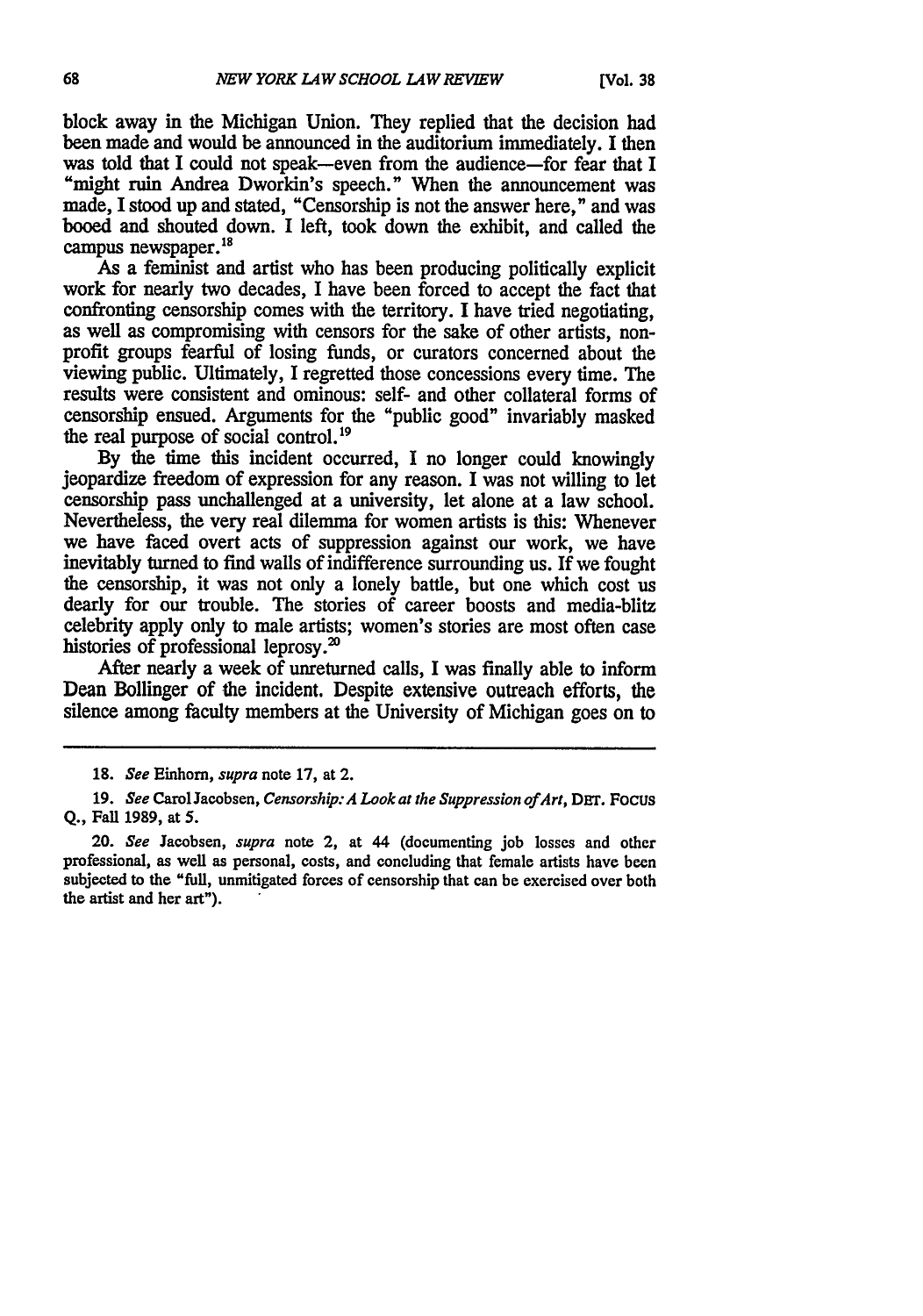this day.<sup>21</sup> Fortunately, the silence ended at the boundaries of the Ann Arbor campus.<sup>22</sup>

By the end of the first week, Marjorie Heins, Director of the Arts Censorship Project at the American Civil Liberties Union (ACLU), and Robert Carbeck of the local ACLU, had agreed to represent the artists. We also received immediate and long term support from Leanne Katz of the National Coalition Against Censorship; David Mendoza and Joy Silverman of the National Campaign for Freedom of Expression; Ann Snitow, Barbara Kerr, Nan Hunter, and other members of the Feminist Anti-Censorship Task Force (FACT/NY), which issued press releases, mobilized support, and gave us lots of things to do in our fight against the censorship. Within a few weeks, Dean Bollinger flew to New York, ostensibly to negotiate with Heins, but instead insisted on downplaying the event and trying to convince the ACLU that it should not take the case. Although Dean Bollinger publicly proclaimed he was willing to negotiate, privately he resisted.

What is important to note about this controversy for those of us in the anti-censorship feminist movement is that the strong, national response to the plight of *Porn'im'age'ry: Picturing Prostitutes* signals a shift in the historical pattern of censorship involving women artists. An eclectic coalition of feminists, artists, sex workers, academics, lawyers, and activists publicized our situation and brought pressure to bear on the law school. This had an extraordinary impact on the artists' ability to fight back. In turn, the battle generated a national dialogue on the insidious problem of censorship in academia and underscored the consequences to women's free expressions issuing from the anti-pornography theories of MacKinnon and Dworkin.<sup>23</sup> It is worth listing here some of the key elements that influenced this battle and ultimately brought about its successful outcome. Hopefully, these will be relevant for other women

<sup>21.</sup> The remarkable exception was Art Professor Joanne Leonard, who, with other local feminists, helped me form the Feminist Anti-Censorship Task Force of Michigan (FACT/MI).

<sup>22.</sup> *See, e.g., Editorials,* **NEW ART EXAMINER, Feb. 1993,** at 7; Liza Mundy, *The* **New** *Critics,* LINOUA FRANCA, Sept./Oct. **1993,** at **26, 27-29;** Vance, *supra* note 2, at **35.**

*<sup>23.</sup> See, e.g., Vance, supra* note 2, at **37** (concluding that the answers to questions, which the censorship at the University of Michigan forced society to address, lie in "expansion, not closure, and in increasing women's power and autonomy in art as well as sex"). The event also inspired The New School for Social Research in New York to sponsora seminar entitled *Feminist Artists: Sexual Imagery Confronts P.C. Porn,* on June **10,** 1993. It was moderated by Barbara Pollack, and speakers included Marjorie Heins; Jan Augikos, an art critic and historian; Marilyn Minter, a visual artist; and Shu Lea Cheang, a visual artist.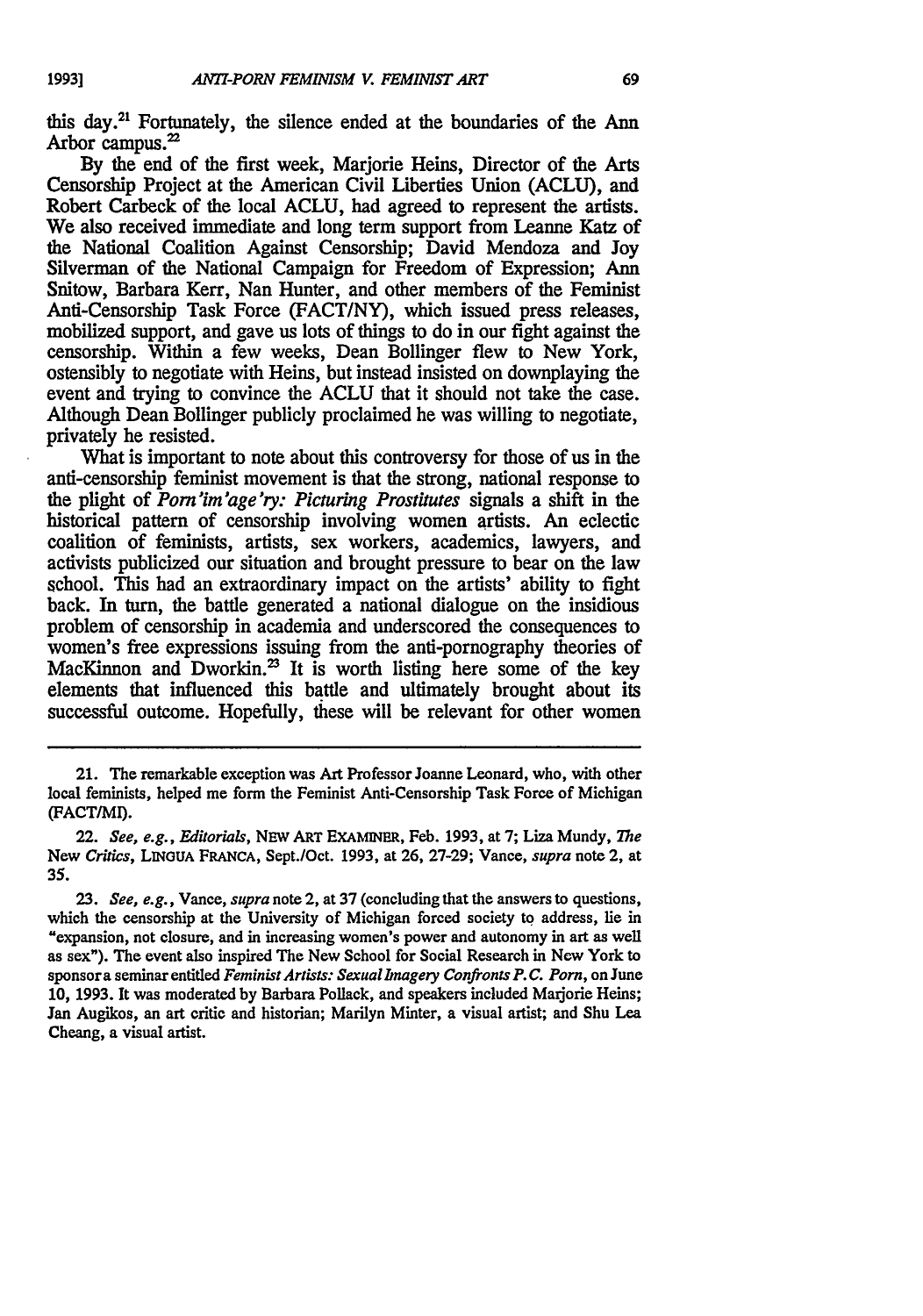artists faced with censorship and for the larger, sex-radical feminist movement.

**1.** This was not an isolated incident. It occurred within the context of an ongoing war on culture, which began in the early years of the Reagan Administration, hitting the visual arts on a national scale in **1989.** When the National Endowment for the Arts **(NEA)** came under attack in Congress, the arts community had to organize for its own self-defense.<sup>24</sup> The fact that Holly Hughes and Karen Finley-one an out-lesbian and the other a non-housebroken feminist and both members of the **"NEA**  $4^{n25}$ —were able to advance a feminist-friendly atmosphere within the arts network because of their own similar oppositions to censorship, has at last changed the impossible odds stacked against women artists.<sup>26</sup> Following

25. The **NEA** rejected grants for four performanceartists whose acts included strong sexual content. *See* Barbara Gamarekian, *Arts Agency Denies 4 Grants Suggested by Advisory Panel,* N.Y. **TIMES,** June30, 1990, at 1. The artists, Karen Finley, John Fleck, Holly Hughes, and Tim Miller, had received **NEA** grants in the past, and approval for the 1990 grants was recommended by the agency's theater review panel. *See id.* These artists have been dubbed the "NEA 4." NEWSLETER, *supra* note 24, at 1.

**26.** For brief statements **by** the "NEA 4" about the rejection of their grants, see **NEWSLTIE,** *supra* note 24, at 1. For political, cultural, and social analyses of the ensuing argument between the **NEA** and the artist community, see Carr, *The War on Art, supra* note 2, at **26** (describing and analyzing anti-pornography activists' attacks on the **NEA** and arguments for increased censorship of art they typically define as "the river of swill," "stinking foul-smelling garbage," and "a polluted culture, left to fester and stink"); Hess, *supra* note 24, at 37 (suggesting that **NEA** documents reveal that the decision not to fund the "NEA 4" was made based on politics rather than artistic merit because the documents contain statements **by** council members concerned about a backlash if the controversial art were funded); Holly Hughes, *Artists Bash Back: Holly Hughes Exposes the NEA,* HIGH **PERFORMANCE,** Fall 1990, at **22-23** (complaining that art produced by the "NEA 4" was subjected to rigorous peer review by a newly formed **NEA** panel and accusing the **NEA** of catering to the "white-straight-male" concept of art promoted by Sen. Jesse Helms and televangelist Pat Robertson); Vance, *Misunderstanding Obscenity, supra* note 24, at 49-55 (criticizing 1989 legislation giving **NEA** panels authority to deny funding for artists whose art "may be considered obscene," and urging the art community to view the regulation and its loose definition as "right-wing pressure tactics that have no legal status or force"); Vance, *The War on Culture, supra* note 24, at 39-45 (noting that fundamentalists and conservatives, who previously had attacked popular culture through institutional and bureaucratic channels,

<sup>24.</sup> For overviews of the NEA battles, see MARJORIE HEINS, SEX, SIN AND BLASPHEMY: A **GUIDE** TO **AMERICA'S CENSORSHIP** WARs 117-36 **(1993);** Carr, *The War on Art, supra* note 2, at **25-30;** Elizabeth Hess, *Backing Down: Behind Closed Doors at the NEA,* **V.LAGE VOICE,** Sept. 24, 1991, at **37;** Carole **S.** Vance, Misunderstanding Obscenity, **78 ART AM.** 49 **(1990);** Carole **S.** Vance, *The* War on Culture, **77** ART **AM. 39 (1989); NEWSLm'rER** (National Ass'n of Artists' Orgs., Wash., **D.C.),** July **1990,** at **1** (on file with the *New York Law School Law Review).*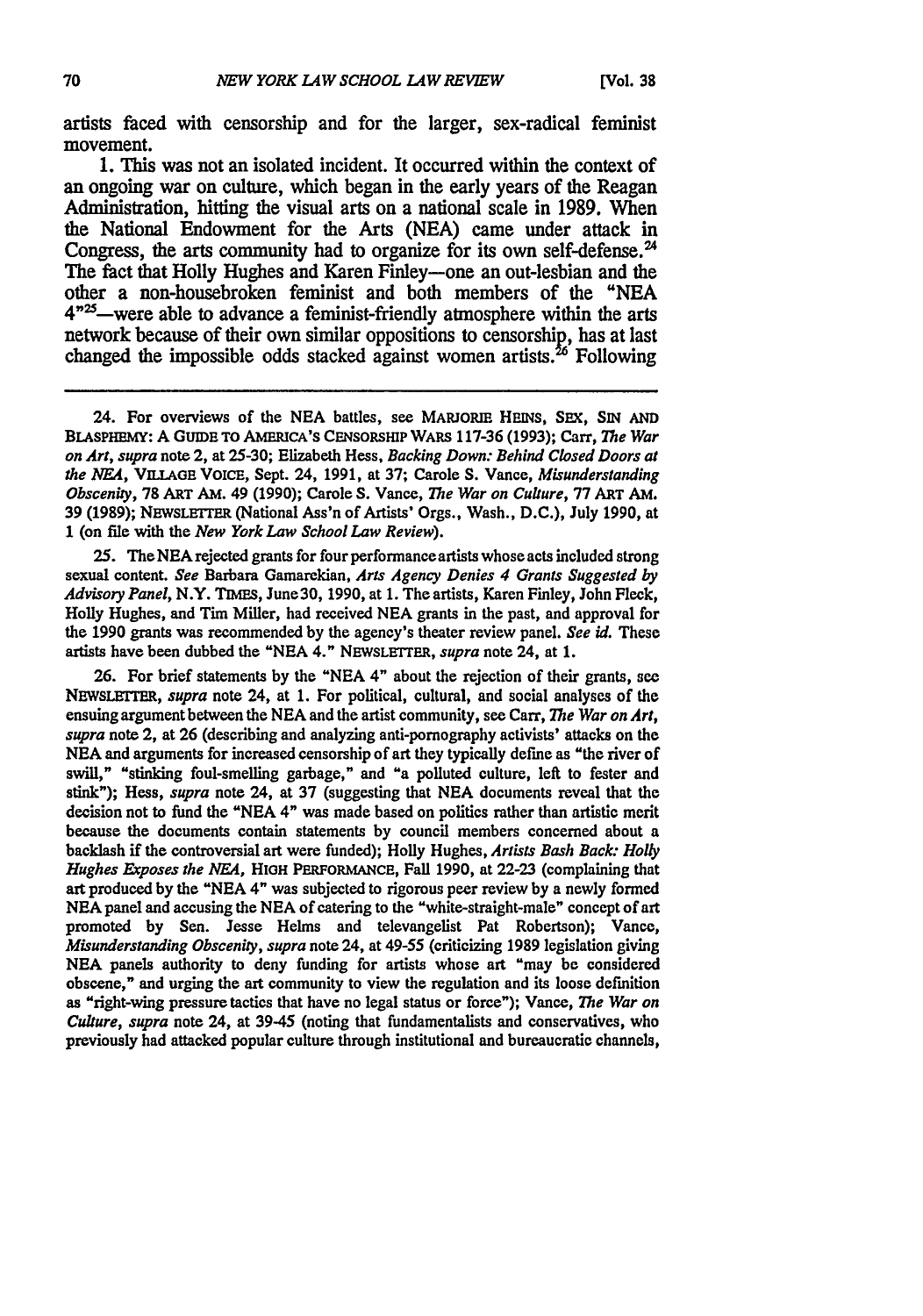in their footsteps, the artists of *Porn'im'age'ry* found support from numerous art groups, including the College Art Association, the National Association of Artists' Organizations, People for the American Way, Franklin Furnace and others.

2. The groundwork that anti-censorship feminists have laid over the past decade was critical. This was not the first time I had called upon the Feminist Anti-Censorship Task Force when I was being censored. No More Nice Girls, Feminists for Free Expression, and other feminist groups and individuals understood that censorship can only be fought openly and vocally, and they did so on our behalf. Carole Vance wrote a definitive article on this case for *Art in America.'* Elizabeth Hess called for a "fax attack" on Dean Bollinger in her *Village Voice* column.<sup>28</sup> Barbara Pollack organized a panel for The New School for Social Research. The Women's Action Coalition (WAC) organized petition drives.

3. The writings and efforts to organize by sex workers and sex-work activists, which recently brought the prostitutes' rights struggle to the public eye, had inspired the works in this exhibit. Groups such as Prostitutes of New York (PONY), Call Off Your Old Tired Ethics (COYOTE), the National Task Force on Prostitution (NTFP), the International Committee on Prostitutes' Rights (ICPR), the Sex Workers Action Coalition (SWAC), the California Prostitution Education Project (CAL PEP), and other sex workers all fought for the reinstallation of the exhibit. Feminists, especially those outside the prostitutes' rights movement, need to do a great deal more to change the illegal status of women working in prostitution.

4. The artists' decision to fight as a united front was crucial. Financially, the battle was a terrible burden on all of us. But we were determined to see the exhibit reinstalled, this time *inside* the law school, in conjunction with an anti-censorship feminist forum. The goals of our fight were to send a warning message to academia about censoring dissenting views, especially those based on sex, race, class, and other differences. We wanted to issue an encouraging message to an embattled arts community about the need to keep fighting censorship; we wanted to communicate to other feminists what had happened to us, demonstrating the consequences of the MacKinnon/Dworkin anti-pornography theory; and we wanted to challenge the laws that penalize women for sex work.

28. *See* Elizabeth Hess, *Wong Benevolent Association,* **VILLAGE** VOIcE, Jan. **26, 1993, at 82.**

**1993]**

have begun "mass-based symbolic mobilizations," using provocative symbols as a centerpiece of their attacks against the NEA and high culture).

**<sup>27.</sup>** Vance, *supra* note 2.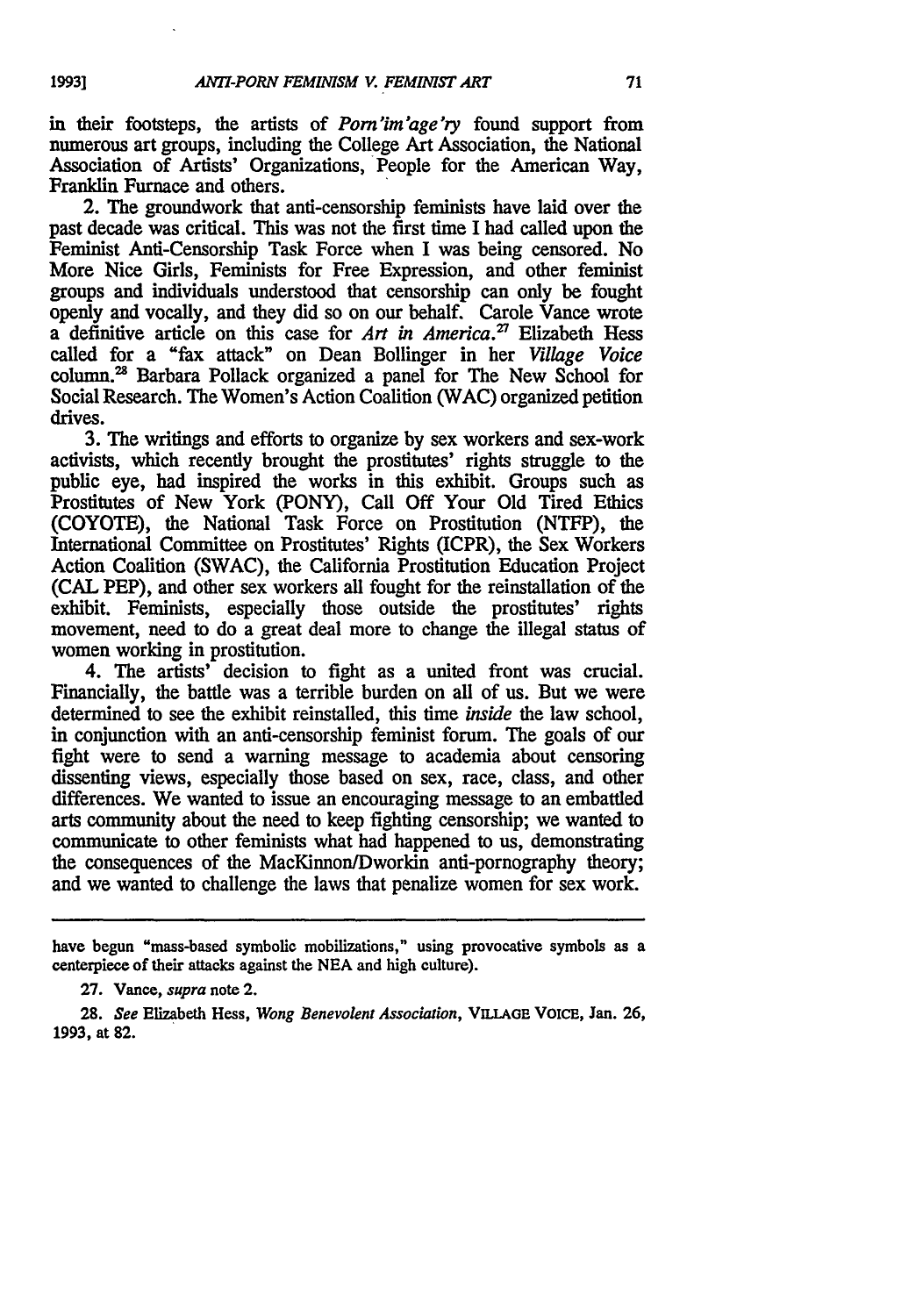**5.** Steady progress was made on the front line **by** the **FACT** group in Michigan, which held weekly strategy meetings. Annette Wilson became the coordinator for the reinstallation, and Kathy Constantinides, Julie Steiner, Peg Lourie, Joanne Leonard, Carol Novak, Barbara Miller, Carol Taft, Pi Benio, Paula Rabinowitz, Rachel Charson, Sid Sharma, Dianne Miller, and others never gave up. The exhibit could not have been reinstalled without the herculean efforts of this group, which did virtually all of the publicizing, logistics, physical, and other labor, when the law school reneged on its commitments in connection with the settlement agreement. Members of the group also guarded the exhibit which had been under threat and then had been broken into the night before it was reopened.29

**6.** This case became an important battle to many veterans of the sex and culture wars because it involved the first known incident in which MacKinnon and Dworkin were directly implicated in the censorship of an art exhibit. As leaders of the anti-pornography feminist movement, their involvement also served to publicize the event. Although MacKinnon has denied making the decision to censor, she has acknowledged presenting the pornography complaint to the students, expressing her views about the harms inflicted **by** pornography in the ad hoe discussion with students

Despite the settlement agreement and the fact that the artists were paid the **\$3000** (against a total of more than \$10,000 in expenses) and were permitted to reinstall the exhibit, we were forced to pay for preparation, coordination, and most of the installation and staffing costs. Realizing that there was no publicity going out, we also had to prepare and pay for that. The law school finally mailed out a flyer less than a week before the event, but it arrived too late and contained no information about the art. Because of threats made against the exhibit, the artists organized dozens of monitors, and following the break-in we had to take even more precautions to protect the work. Despite repeated billings, the law school refused to reimburse the artists for anything, to pay me an honorarium for speaking, to keep any of the original commitments to speakers, or to invite any of the artists to the opening. Nevertheless, the artists attended at their own expense, and over a thousand people attended the two day reinstallation.

**<sup>29.</sup>** In accordancewith the settlement agreement, including an addendum written by Dean Bollinger, the university agreed *inter alia:* (1) to reinstall the exhibit, and pay all costs of preparation, publicity, installation, and staff; (2) to invite the artists to attend the opening and make public statements; **(3)** to hold a public forum in conjunction with the reinstallation, inviting Carol Jacobsen to help plan and participate as a speaker; (4) to pay the artists \$3000 in settlement of all claims. *See* Settlement Agreement, Mar. 1993 (signed by Dean Bollinger, Vice President and Chief Financial Officer for the Regents of the University of Michigan, Farris W. Womack, and Carol Jacobsen) (on file with the *New York Law School Law Review).*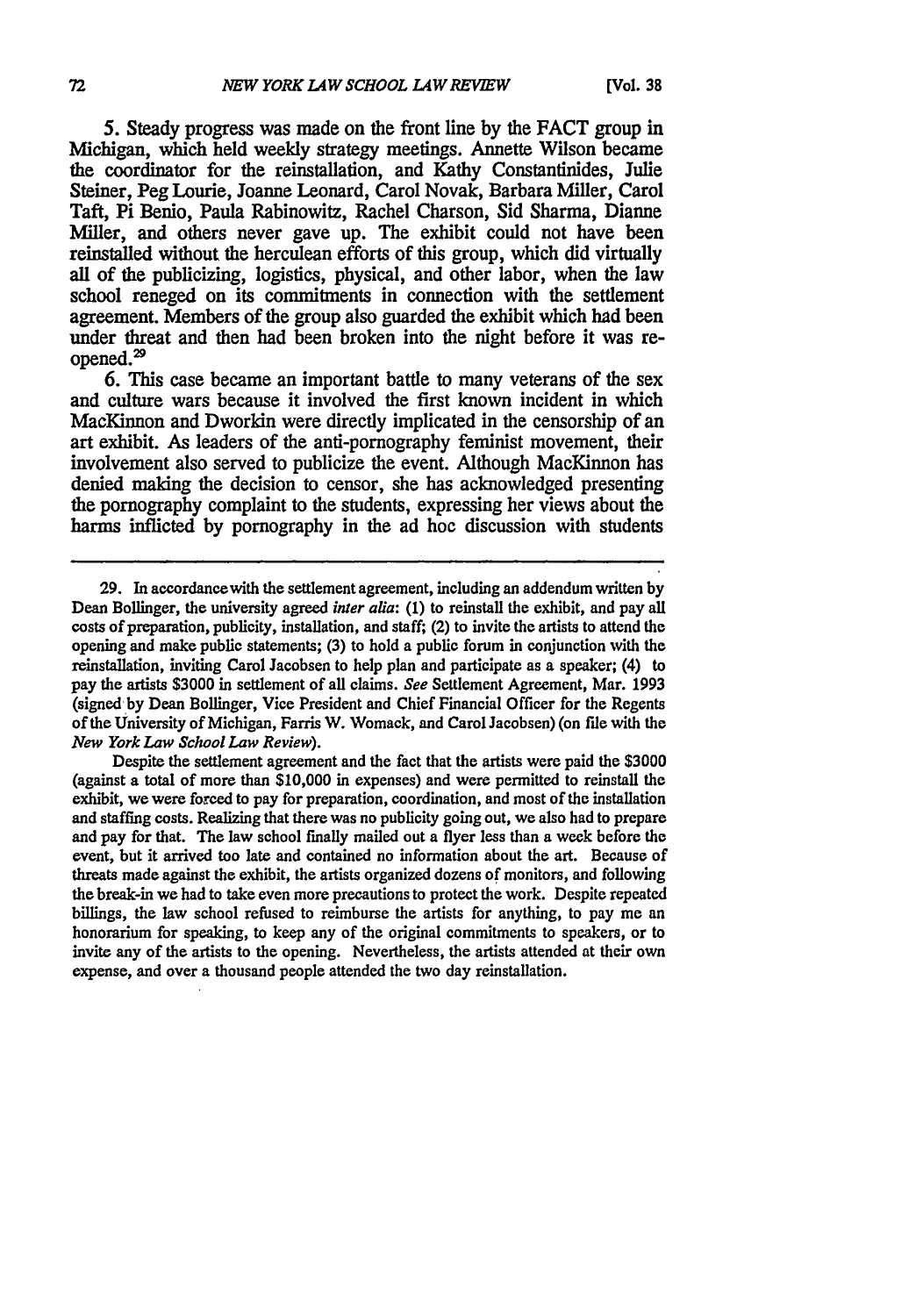about closing the exhibit, and supporting their decision to censor it.<sup>30</sup> Her threats to sue the ACLU for libel $3<sup>1</sup>$  added intimidation.

7. Although the bigotry and commercialism of the mainstream media are primary reasons for the existence of alternative media art such as that contained in *Porn'im'age 'ry,* the press was a major player in getting the exhibit reinstalled.<sup>32</sup> Under the weight of widespread and ongoing publicity, the law school could not ignore what had happened.

8. The case of *Porn "im'age 'ry:Picturing Prostitutes* brought numerous new alliances and coalitions together in support for the exhibit, bringing visibility to cultural issues of freedom of expression, prostitutes' rights, and the formerly forbidden, no-woman's land between art and pornography. Although many artists, feminists, and writers have long understood that there are no clear divisions between the two, this case brought that understanding to a wider audience, serving to unite disparate communities that each have a stake in creating an open, heterodox culture.

9. I cannot fail to acknowledge our debt to the years of struggle by veteran women artists who have long paid too high a price for fighting censorship alone or in small groups. They have been ridiculed and written off, have lost jobs, job opportunities, funding, exhibits and lectures, and have incurred untold personal costs. Many women deserve recognition for their groundbreaking work in art and against censorship, including Martha Wilson, Carolee Schneemann, Anita Steckel, Howardena Pindell, Jacqueline Livingston, Paulette Nenner, Hannah Wilke, Ana Mendieta, Rachel Rosenthal, Faith Ringgold, and Clarissa Sligh. Several of these women actively joined our battle.<sup>33</sup>

Despite a stunning barrage of roadblocks, denials, broken agreements, veiled threats, cover-ups, and retaliatory assaults launched from every corner of the law school, the artists, together with our army of activists, won our fight to reinstall *Porn'im'age'ry: Picturing Prostitutes* exactly one year after it was initially censored. Although Catharine MacKinnon, Dean Bollinger, and the law students each complained about all the "bad press" they were getting and blamed the artists for bringing the censorship on ourselves, their tactics only backfired, exposing their unwillingness to open the dialogue and discuss the issues in a public, educational forum with the artists and other informed speakers. Dean Bollinger's symposium was not what had been agreed to orally or in writing when the artists signed the settlement agreement. Instead, invitations to speakers were

- **32.** *See supra* notes **22-23** and accompanying text.
- 33. *See* Jacobsen, *supra* note 2, at 46.

**<sup>30.</sup>** *See supra* notes **3, 13** and accompanying text.

**<sup>31.</sup>** *See* Johnson, *supra* note 3, at 4E (reporting that MacKinnon has considered suing the **ACLU** for libel because she said it falsely stated that she was responsible for removing the video series).